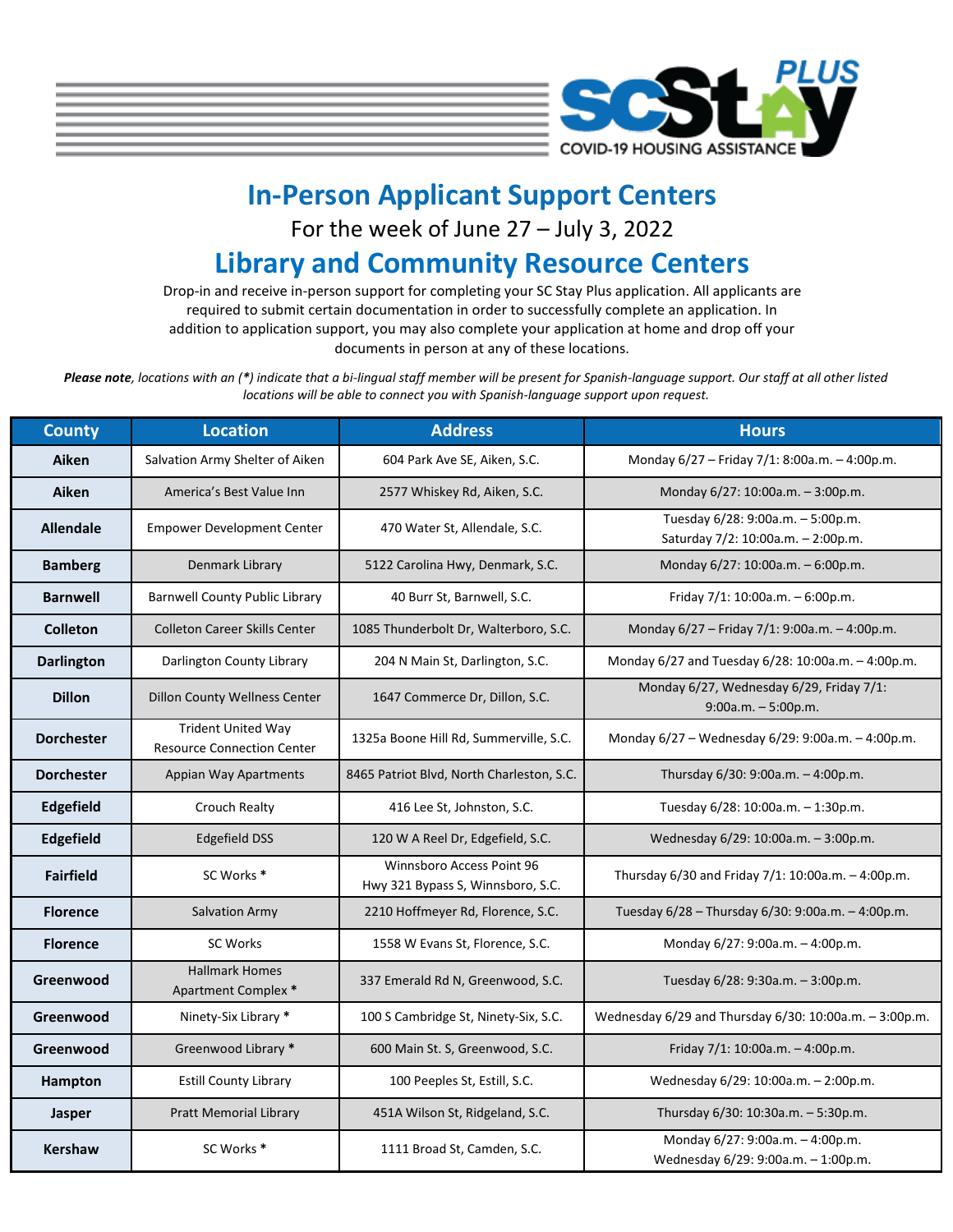| Lancaster       | Lancaster County Library                                   | 313 S White St, Lancaster, S.C.           | Monday 6/27 - Wednesday 6/29: 10:00a.m. - 4:00p.m.                                        |  |
|-----------------|------------------------------------------------------------|-------------------------------------------|-------------------------------------------------------------------------------------------|--|
| Laurens         | United Ministries of Clinton                               | 500 Academy St, Clinton, S.C.             | Tuesday 6/28 and Thursday 6/30: 1:00p.m. - 3:00p.m.                                       |  |
| Laurens         | SC Department of Social Services<br>(Laurens County)       | 93 Human Services Dr, Clinton, S.C.       | Monday 6/27: 8:30a.m. - 5:00p.m.<br>Wednesday 6/29: 9:00a.m. - 4:30p.m.                   |  |
| Laurens         | Clinton Library                                            | 107 Jacobs Hwy #A, Clinton, S.C.          | Tuesday 6/28 and Thursday 6/30: 3:30p.m. - 5:00p.m.                                       |  |
| Lee             | Central Carolina Technical College<br>Lee County Site      | 200 N Main St, Bishopville, S.C.          | Tuesday 6/28 and Thursday 6/30: 9:30a.m. - 4:00p.m.                                       |  |
| <b>Marlboro</b> | Marian Wright Edelman Public<br>Library of Marlboro County | 203 Fayetteville Ave, Bennettsville, S.C. | Friday $7/1: 10:00a.m. - 4:00p.m.$                                                        |  |
| <b>Newberry</b> | Newberry Library *                                         | 1100 Friend St, Newberry, S.C.            | Monday $6/27$ – Friday $7/1$ : 10:00a.m. – 6:00p.m.                                       |  |
| <b>Oconee</b>   | Cornerstone Lighthouse *                                   | 185 Cornerstone Dr, West Union, S.C.      | Tuesday 6/28 - Thursday 6/30: 9:00a.m. - 5:00p.m.                                         |  |
| <b>Pickens</b>  | Dream Center                                               | 111 Hillcrest Dr, Easley, S.C.            | Tuesday 6/28 - Thursday 6/30: By Appointment Only<br>Please Call 678-459-4033 to Schedule |  |
| Saluda          | Saluda DSS                                                 | 613 Newberry Hwy, Saluda, S.C.            | Thursday 6/30: 10:00a.m. - 3:00p.m.                                                       |  |
| <b>Union</b>    | <b>Union County Library</b>                                | 300 E South St, Union, S.C.               | Tuesday 6/28: 8:30a.m. - 4:30p.m.                                                         |  |
| York            | <b>HOPE of Rock Hill</b>                                   | 504 Oakland Ave, Rock Hill, S.C.          | Monday 6/27 and Wednesday 6/29: 8:30a.m. - 4:30p.m.                                       |  |

**DROPPING OFF DOCUMENTS?** Remember to write your full name, SCE number, and contact information (phone number and/or email address) on any documents that you drop off. This way, a representative from our team can connect the documents to the correct application.

*Remember, some documentation is required to complete your application. Click [here for more details on what you should bring when visiting one](https://www.schousing.com/documents/SC-Stay-Plus-Flier.pdf) of [our sites.](https://www.schousing.com/documents/SC-Stay-Plus-Flier.pdf) Additionally, before visiting, please review our [frequently asked questions](https://southcarolina.onlinepha.com/en-US/Pages/View/124/faqs) for more insight on the program.*